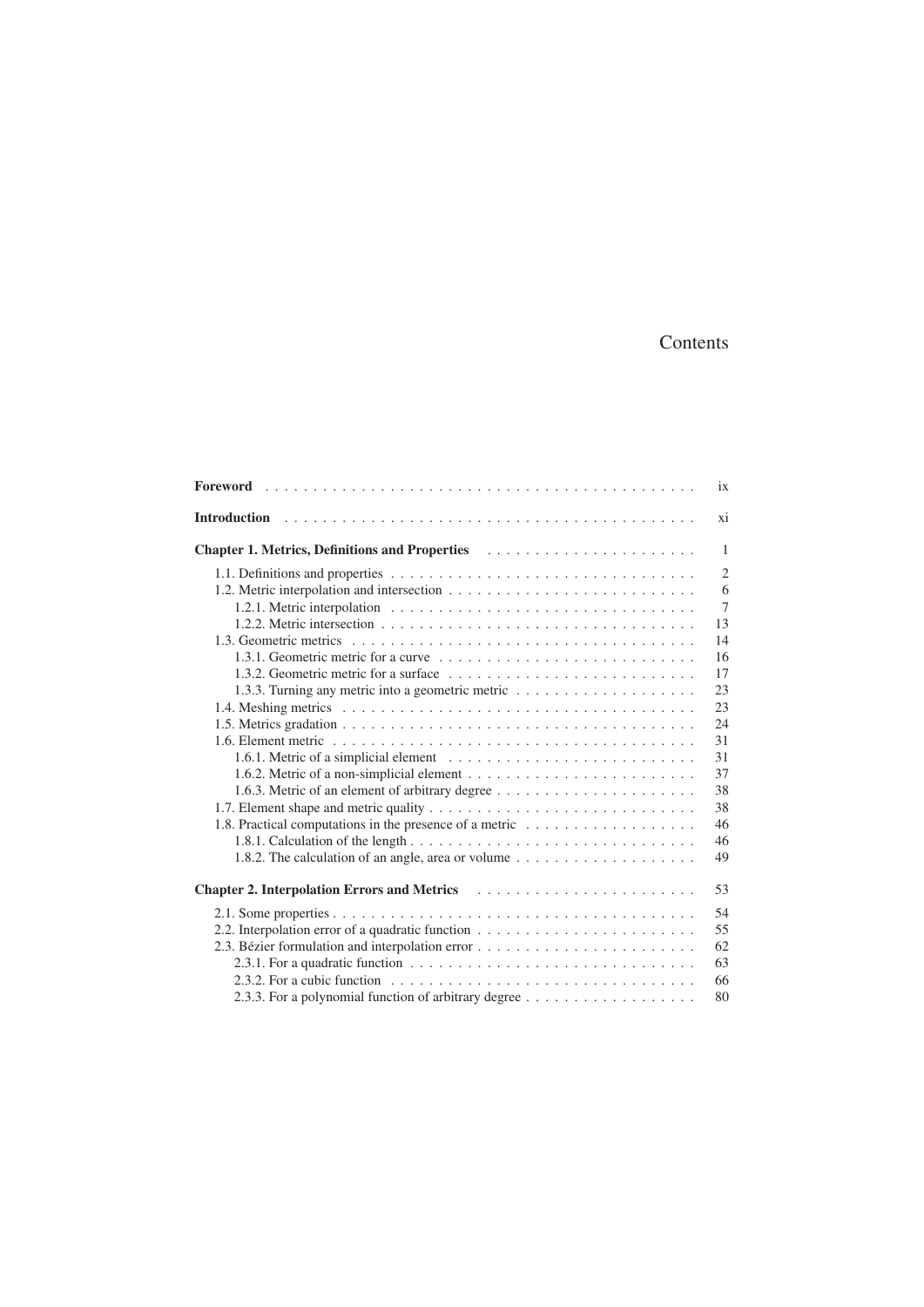vi Meshing, Geometric Modeling and Numerical Simulation 2

|                                                                                                                               | 85<br>86<br>86<br>88<br>89                                                              |
|-------------------------------------------------------------------------------------------------------------------------------|-----------------------------------------------------------------------------------------|
|                                                                                                                               | 93                                                                                      |
| 3.1.2. About metrics used and computations of lengths                                                                         | 95<br>95<br>99<br>103<br>104<br>104                                                     |
|                                                                                                                               | 107                                                                                     |
|                                                                                                                               | 108<br>109<br>110<br>119<br>120<br>122<br>123<br>126<br>129<br>134<br>136               |
|                                                                                                                               | 141                                                                                     |
| 5.3. Construction methods for meshing a planar or volume domain<br>5.5. Topological invariants (quadrilaterals and hexahedra) | 142<br>143<br>145<br>147<br>148<br>172<br>174<br>176<br>177<br>182<br>182<br>183<br>185 |
|                                                                                                                               | 195                                                                                     |
|                                                                                                                               | 196                                                                                     |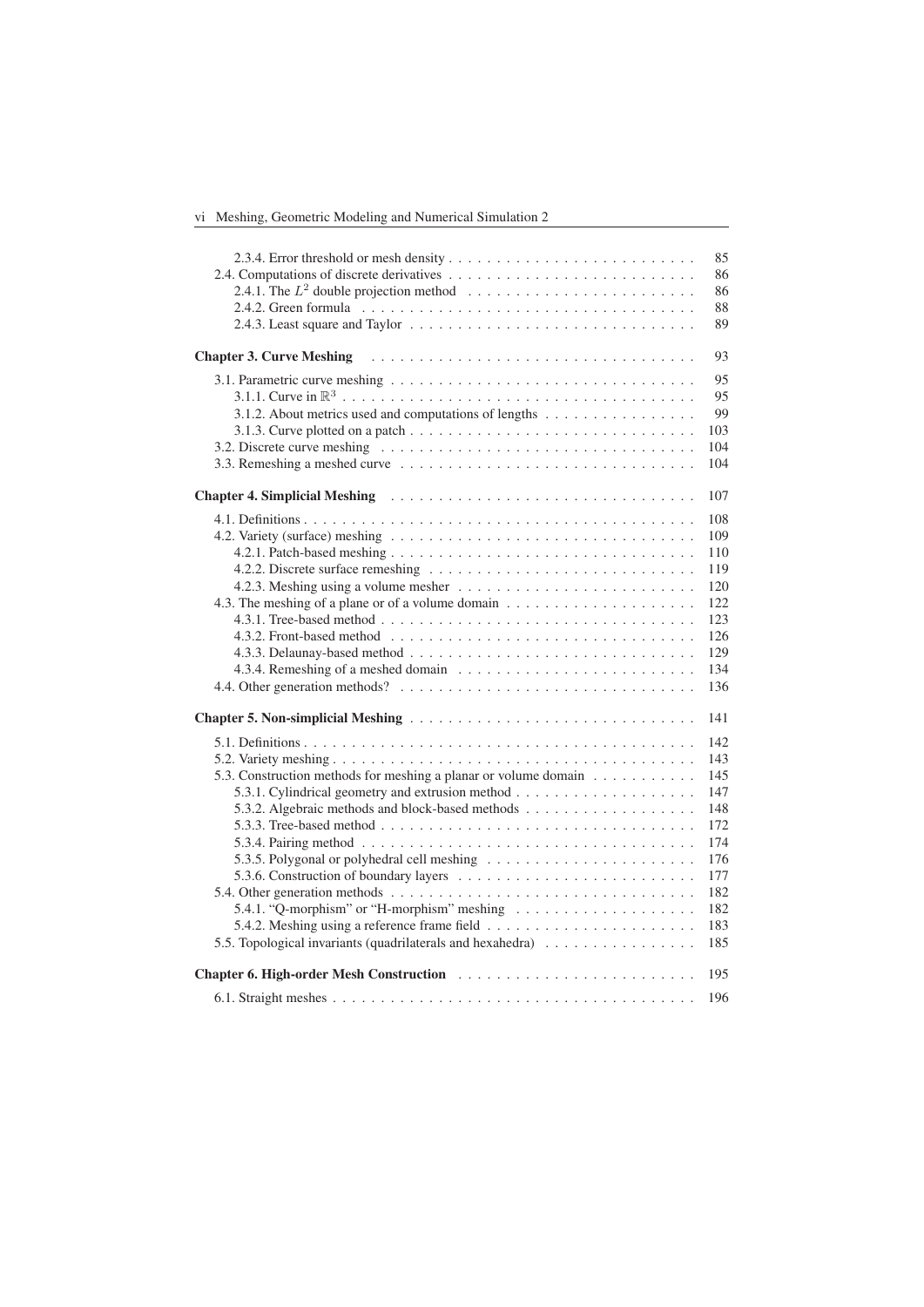|                                                                                                 | 196 |
|-------------------------------------------------------------------------------------------------|-----|
|                                                                                                 | 201 |
|                                                                                                 | 204 |
| 6.1.4. On filling up matrices according to element degrees                                      | 207 |
|                                                                                                 | 208 |
|                                                                                                 | 209 |
|                                                                                                 | 209 |
|                                                                                                 | 210 |
|                                                                                                 | 211 |
|                                                                                                 | 215 |
|                                                                                                 |     |
|                                                                                                 | 225 |
|                                                                                                 | 226 |
|                                                                                                 | 233 |
|                                                                                                 | 233 |
|                                                                                                 | 233 |
| 7.2.1.2. Iterative relaxation of the position of vertices by duality (simplices).               | 234 |
| 7.2.1.3. Global optimization of the position of vertices (quadrilaterals and hex-               |     |
|                                                                                                 | 235 |
|                                                                                                 | 236 |
|                                                                                                 | 236 |
|                                                                                                 | 237 |
|                                                                                                 |     |
| 7.2.2.3. Moving or removing vertices and flips by insertion or reinsertion                      | 241 |
|                                                                                                 | 241 |
| 7.2.2.5. Cluster of edge flips $\ldots \ldots \ldots \ldots \ldots \ldots \ldots \ldots \ldots$ | 243 |
|                                                                                                 | 244 |
|                                                                                                 | 244 |
|                                                                                                 | 245 |
|                                                                                                 | 246 |
|                                                                                                 | 246 |
|                                                                                                 | 246 |
|                                                                                                 | 248 |
|                                                                                                 | 250 |
|                                                                                                 | 251 |
|                                                                                                 | 254 |
|                                                                                                 |     |
|                                                                                                 | 265 |
| 8.1. Generic framework for adaptive computation, the continuous mesh                            | 266 |
| 8.1.1. Duality between discrete and continuous geometric entities                               | 267 |
| 8.1.2. Duality between discrete and continuous interpolation error                              | 269 |
|                                                                                                 | 272 |
| 8.2. Optimal control of the interpolation error in $L^p$ -norm                                  | 272 |
|                                                                                                 | 279 |
|                                                                                                 | 282 |
|                                                                                                 | 287 |
|                                                                                                 |     |